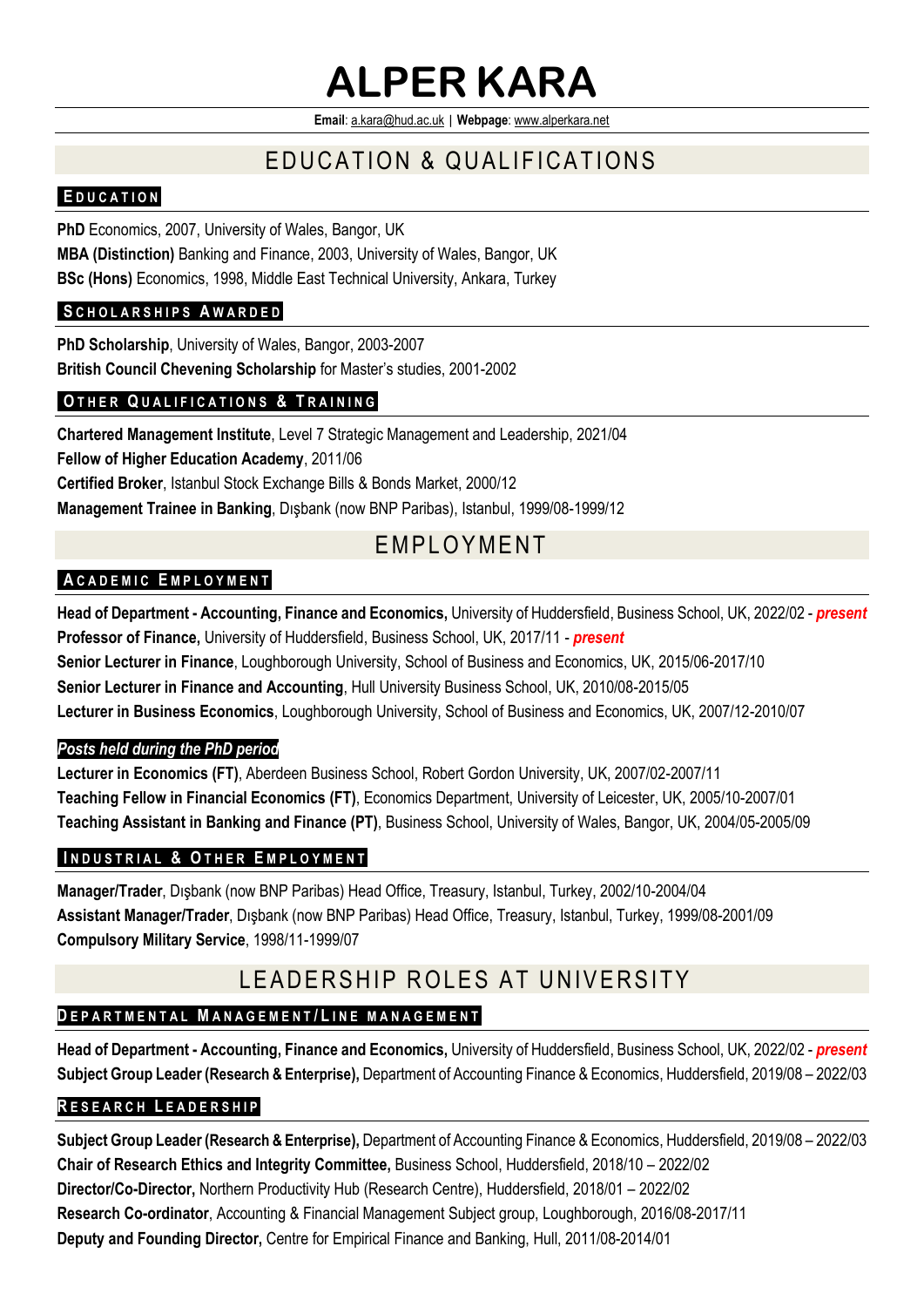## **T E A C H I N G L E A D E R S H I P**

**Course Leader,** Huddersfield, MSc Finance, MSc Banking and Finance, MSc Accounting and Finance**,** 2018/03 – 2019/08 **Academic Lead - Trading Room and Thomson Reuters Eikon,** Loughborough, 2015/06-2017/11 **Probationary Advisor**, Loughborough, 2017

**Director of MSc Programmes**, Overseeing 13 programmes with over 450 students, Hull, 2011/07-2014/11

# EXTERNAL RECOGNITION

#### **C O N S U L T A N C Y**

**Expert Adviser**, **Europe Economics Consultancy**, European Commission Project on *EU loan syndication markets (value circa €250,000),* 2017/05-2018/10

**Research Consultant, European Central Bank**, Financial Research Division, Frankfurt, Germany, 2012/10-2012/11

#### **E X T E R N A L A C A D E M I C A P P O I N T M E N T S**

#### *Academic Board Memberships:*

**Associate Editor**, *European Journal of Finance*, 12/2019 – *present* **Associate Editor**, *International Journal of Banking, Accounting and Finance*, 12/2019 - *present* **Advisory Board Member**, *British Accounting and Finance Association*, Financial Markets & Institutions SIG, 09/2019 - *present*

#### *External Adviser:*

PG Diploma on cost benefit analysis and data analytics (for HMRC)**,** Leeds Beckett University, UK, 2018/12 MSc Banking and Finance Programme development, Newcastle University Business School, UK, 2015/03

#### *PhD External Examiner:*

Birmingham City University 2022 (Planned) | Nottingham Trent University 2022 (Planned) | Loughborough University 2021 | Bangor University, 2020 | University of Reading, 2019 | Bangor University, 2019 | Queen Mary University of London, 2018 | Birmingham City University, 2018 | Robert Gordon University, 2016 | University of Surrey, 2015

#### *External Examiner of Degree Programmes:*

Chartered Banker MBA, Bangor University, UK, 2021/06

MSc/BA Finance and Banking Subject Examiner, CITY College, University of York Europe Campus, 2021/10 – *present* MSc/BA Finance and Banking Subject Examiner, University of Sheffield International Faculty, 2019/10 – 2021/09 BSc in Banking and Finance & BSc Accounting and Finance, Bangor College, Changsha, China, 2019/09 – *present* MSc Finance, Accounting and Management, Business School, Bradford University, UK, 2015/08 – 2019/07 MSc Finance, Management School, Keele University, UK, 2014/08-2018/12 BSc/BA Banking and Finance, Bangor Business School, Bangor University, UK 2012/07-2016/06

#### *Visiting Academic:*

University of Nottingham, Business School, UK, 2018/05 – 2019/10 Loughborough University, School of Business and Economics, UK, 2010/06 – 2019/10 University of Birmingham, Business School, UK, 2016/05 – 2018/05 University of Wales, Bangor, UK, 2007/02 – 2007/06

#### *Visiting Research Fellow:*

School of Business and Economics, Loughborough University, UK, 2010/08-2013/11

#### *Research Grant Reviewer:*

**The British Academy**, Knowledge Frontiers: International Interdisciplinary Research 2020 programme (up to £200,000), 2019 University of Sharjah, UAE, Research Project Review for Internal Seedcorn Funds, 2019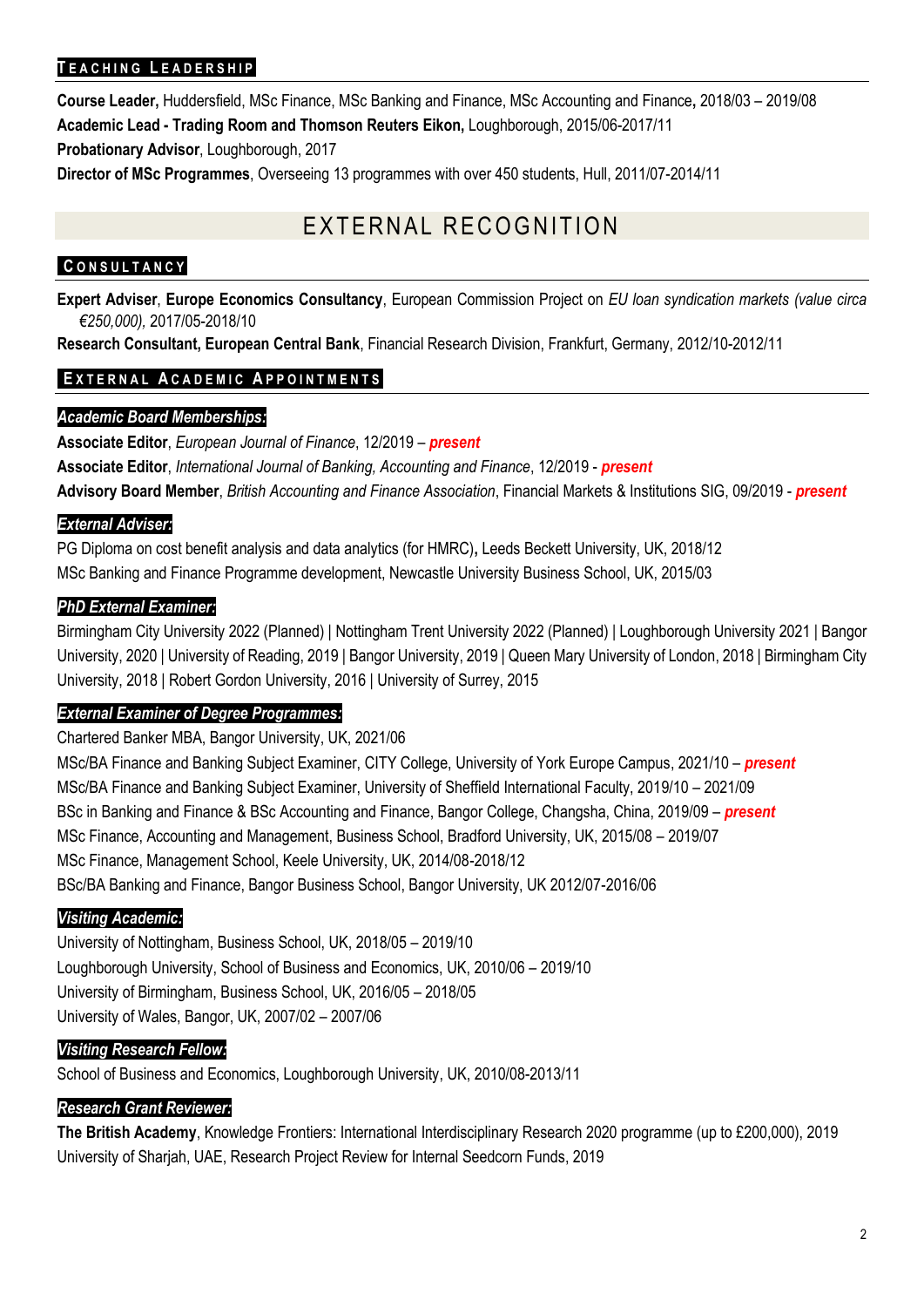# **B O O K S**

- Deku SY & Kara A, (2017) **Securitization: Past, Present and Future.** Palgrave Macmillan Studies in Banking and Financial Institutions, 189 pp.
- Altunbaş Y, Kara A & Olgu O (2009) **Turkish Banking: Banking under High Political Instability and Chronic High Inflation**. Palgrave Macmillan Studies in Banking and Financial Institutions, 218 pp.
- Altunbaş Y, Kara A & Gadanecz, B (2006) **Syndicated Loans: A Hybrid of Relationship Lending and Publicly Traded Debt**. Palgrave Macmillan Studies in Banking and Financial Institutions, 256 pp.

#### PUBLICATIONS IN REFEREED ACADEMIC JOURNALS (ONLY CABS 3 AND ABOVE RATED ARE LABELLED)

- Li Z & Kara A (2022). **Pension De-Risking and Firm Risk: Traditional versus Innovative Strategies**. *International Review of Financial Analysis. Forthcoming,* **CABS 3**
- **The impact of legal advisor-issuer cooperation on securitization pricing.** Co-authors: Nodirbek Karimov and Gareth Downing. *Financial Markets, Institutions and Instruments,* 30, pp 167-199. **CABS 3**
	- *Awarded Best paper in Financial Management at British Academy of Management Conference 2020.*
- Deku SY, Kara A & Marques-Ibanez D (2021). **Issuers bank reputation and securitization quality: European Evidence.** Co-authors: Solomon Y Deku and David Marques-Ibanez. *In press*. *Finance Research Letters.*
	- *This article is also published as a working paper at the European Central Bank (2019) No 2236.*
- Kara A, Zhou H & Zhou Y (2021)**. Achieving the United Nations' Sustainable Development Goals through Financial Inclusion: A Systematic Literature Review of Access to Finance across the Globe**. *International Review of Financial Analysis.* 77*.* **CABS 3**
- Deku SY, Kara A, Smith K & Xia M (2021) Ethnic minorities access to mortgages in the UK: The undesirable impact of **the Great Financial Crisis.** *In press. Finance Research Letters.*
- Deku SY, Kara A & Karimov N (2021) **Do investors value frequent issuers in securitization?** *Review of Quantitative Finance and Accounting, 57, pp 1247–1282. CABS 3*
- Deku SY, Kara A & Semeyutin A (2021) **The predictive strength of MBS yield spreads during asset bubbles.** *Review of Quantitative Finance and Accounting,* 56, pp 111–142*.* **CABS 3**
- Kara A, Karimov N & Nguyen AP (2021) **Brexit referendum and the UK securitization market.** Applied Economics Letters, *Volume* 28, 1092-1097
- Zhou Y, Kara A & Molyneux P (2019) **Chair-CEO generational gap and bank risk taking**. *British Accounting Review,* 51, pp. 352-372. **CABS 3**
	- *Awarded the British Accounting Review 2019 Best Paper in Finance.*
- Deku SY, Kara A & Marques-Ibanez D (2019) **Trustee reputation in securitization: when does it matter?** *Financial Markets, Institutions and Instruments,* 28, pp. 61-84 (Lead article). **CABS 3**
- Deku SY, Kara A & Zhou Y (2019) **Securitization, bank behaviour and financial stability: A systematic review of the recent empirical literature.** *International Review of Financial Analysis,* 61, pp. 245-254. **CABS 3**
- Kara A, Marques-Ibanez D & Ongena S (2019) **Securitization and Credit Quality in the European Market.** *European Financial Management,* 25, pp. 407-434. **CABS 3**
	- **E** This article is also published as a working paper at the **European Central Bank** (2017) No 2009, the Federal *Reserve Board (2015) International Finance Discussion Papers No 1148 and the International Monetary Fund, (2016) No WP/16/221.*
- Kara A & Molyneux P (2017) **Household Access to Mortgages in the UK,** *Journal of Financial Services Research*, 52, pp. 253-275. **CABS 3**
- Kara A, Marques-Ibanez D & Ongena S (2016) **Securitization and lending standards: Evidence from the European wholesale loan market**, *Journal of Financial Stability,* 26, pp. 107-127. **CABS 3**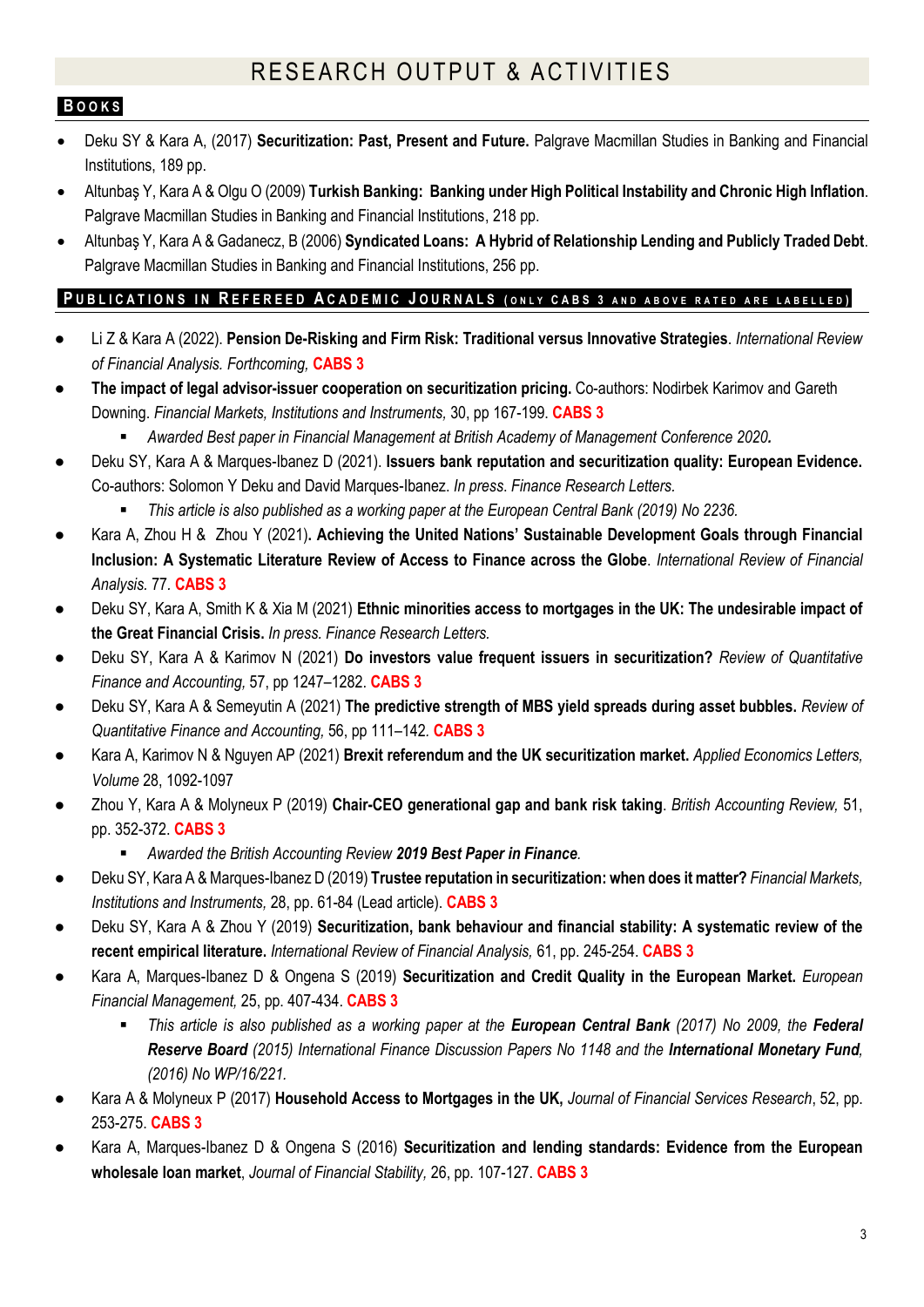- *This article is also published as a working paper at the Federal Reserve Board (2015) International Financial Discussion Paper No 1141 and the European Central Bank (2011) No 1362.*
- Kara A, Altunbaş Y & Ozkan A (2016) **Securitisation and banking risks: what do we know so far?** *Review of Behavioural Finance*, 8, pp. 2-16. *(invited paper)*
- Deku SY, Kara A & Molyneux P (2016) **Access to consumer credit in the UK**, *The European Journal of Finance*, 22, pp. 941-964. **CABS 3**
- Howcroft B, Kara A & Marques-Ibanez D (2014) **Determinants of syndicated lending in European banks and the impact of the financial crisis**, *Journal of International Financial Markets, Institutions and Money*, 32, pp. 473-490. **CABS 3**
- Kara A, Molyneux P & Gadanecz B (2012) **Asymmetric information among lending syndicate members and the value of repeat lending**, *Journal of International Financial Markets, Institutions and Money*, 22, pp. 913-935. **CABS 3**
	- *This article is also published as a working paper at the Bank of International Settlements (2011) No 350.*
- Altunbaş Y, Donoso S & Kara A (2011) **The rationale behind Informal Finance: Evidence from Roscas in Bolivia**, *Journal of Developing Areas*, 45, pp. 191-209.
- Altunbaş Y & Kara A (2011) **Why do banks join loan syndications? The case of participant banks**, *Service Industries Journal*, 31, pp. 1063-1074.
- Altunbaş Y, Kara A & Marques-Ibanez D (2010) **Large debt financing: Syndicated loans versus corporate bonds**, *The European Journal of Finance*, 16, pp. 437-458. **CABS 3**
	- *This article is also published as a working paper at the European Central Bank (2009) No 1028.*
- Altunbaş Y, Kara A & Gadanecz B (2007) **The Evolution of Syndicated Loan Markets**, *Service Industries Journal*, 26, pp. 689-707.
- Altunbaş Y, Kara A & van Rixtel A (2007) **Corporate governance and corporate ownership: The investment behaviour of Japanese institutional investors**. Central Bank of Spain Occasional Papers, 54 pp., No 0703.
- Altunbaş Y, Kara A & Chakravarty S (2006) **Do credit markets have faith in IMF imprimatur?** *Journal of World Economic Review*, 1, pp. 221-239.
- Kara A, Altunbaş Y & Gadanecz B (2005) **Key factors affecting internationally active banks' decisions to participate in loan syndications**, *Applied Economic Letters*, 12, pp. 249-253.

# **R E S E A R C H F U N D I N G**

# *Secured:*

- 2009. £6,400. Nuffield Foundation. *Syndicated lending choice of banks*. Principal Investigator.
- 2010. £5,200. British Academy Small Grants. *Securitisation and financial crisis*. Principal Investigator.
- 2010. £5,000. Loughborough University, *Securitisation and financial stability*. Seedcorn funding. Principal Investigator.
- 2015. £1,200. Banco Central do Brasil Annual Seminar Financial Assistance.
- 2018. £12,500. University of Huddersfield, Sandpit funding. *Access to Finance by Refugees*. Co-investigator.
- 2019. £2,500. Nottingham Trent University Seedcord funding. *Bank ownership and CLO performance*. Co-investigator.
- 2020. £2,800. Nottingham Trent University Seedcord funding. *Gender, Race and Mortgage Default*. Co-investigator.
- 2020. £6,500. Chinese Ministry of Education, Fundamental Research Fund. *Securitization in China*. Co-investigator.
- 2020. £2,700. University of Huddersfield. *Elderlys' Access to Finance during the Covid-19 Pandemic*. Principal Investigator.
- 2021. £3,500. Huddersfield Business School, Pump-prime funding. *Responsible Banking*. Principal Investigator.
- 2021. £10,800. British Academy Small Grants. *Bank Lending, Gender and Financial Inclusion*. Participant.
- 2021. £347,359. University of Huddersfield Internal Research Grant for *Centre for Biomimetic Societal Futures*. Participant on *Biomimicry in Credit Markets.*
- 2021 £129,987. University of Huddersfield Internal Research Grant for *The impact of board diversity, plasticity and financial access on SME productivity: insights from the Northern Powerhouse*. Lead on *Access to Finance.*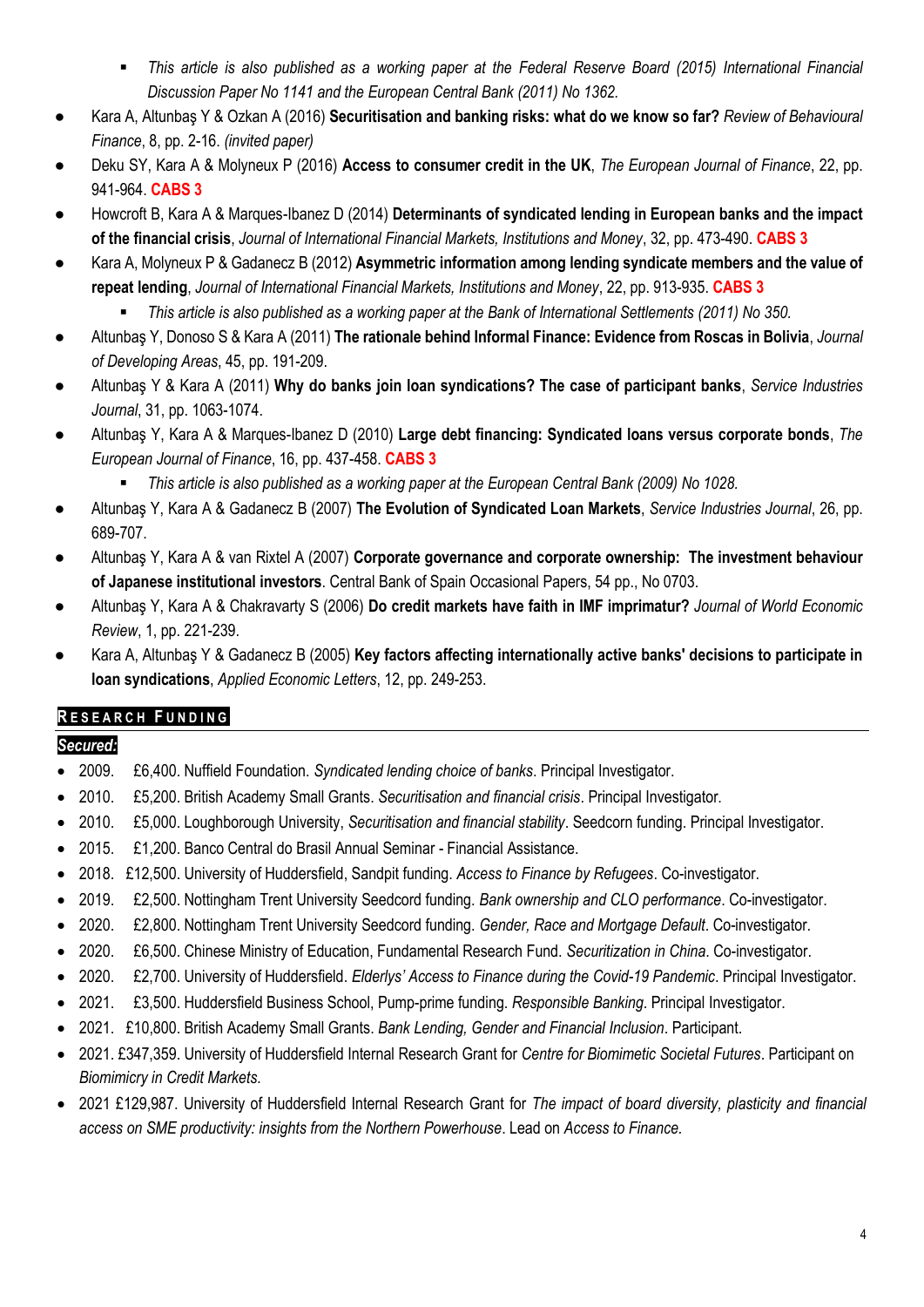# **P R E S S C O V E R A G E ( M E D I A A R T I C L E S A N D C O M M E N T A R Y )**

- *20 years on, how seeds of the credit crunch were planted in Halifax,* Yorkshire Post, 31.12.2020
- *NatWest plans to increase BAME presence at highest levels,* Deutsche Welle, 22.10.2020
- *The behaviour of reputable banks in the pre-crisis boom*, Expansión (leading financial newspaper in Spain), 26.02.2019
- *Securitisation: The risky business that fuelled the 2007 financial crisis is making a comeback*, Scroll.In, 18.09.2018
- *Securitisation's imminent return*, Dhaka Tribune, 18.09.2018
- *Securitisation: The complex financial product that fuelled the financial crisis is making a comeback*, The Conversation, 14.09.2018
- *Securitisation, credit risk and lending standards revisited*, European Central Bank Research Bulletin, 29.03.2017
- *How ethnic minorities face higher levels of financial exclusion*, Yahoo!News, 06.03.2017
- *How ethnic minorities face higher levels of financial exclusion*, The Conversation, 06.03.2017
- *Not all emerging markets are in the same QE boat*, The Conversation, 23.09.2013
- *Financially excluded households include a high number of ethnic minorities*, Yorkshire Post, 17.08.2013
- *Are our banks racist*? Moneywise, 30.07.2013
- *Bank lending blow for businesses*, Yorkshire Post, 21.06.2013
- *Warning bank levy could lead to job losses*, Yorkshire Post, 21.10.2010

# **K E Y N O T E A D D R E S S E S , C O N F E R E N C E & O T H E R R E S E A R C H P R E S E N T A T I O N S**

# *Keynote Addresses and Invited Talks:*

- Sustainable Learning, Development & Excellence Association, UN SDGs & Financial Inclusion, 2021
- ICAEW and Bank of England, Recent academic research on the impact of Brexit and Covid19 on UK economy, 2021
- United Nations Global Compact Network UK, Black Lives Matter & Business: Products and Services Webinar, 2021
- Greenhead College, Huddersfield, Financial Trading in the 21st Century: Algorithms & Speed, 2021
- Nanjing Audit University, Institute of Banking and Money Conference Keynote Speaker, 2018
- London School of Economics, Association of British Turkish Academics Conference, 2011

#### *Presentations:* Includes co-authors presentations

**2021:** BAM, Lancaster | **2020:** BAM, Manchester | **2019:** VSBF, Hanoi | YSC, Sussex | FEBS, Prague | **2018**: IFABS, Santiago | Financial Data Science and Econometrics Workshop, Loughborough | INFINITI Conference, Poznan | IRFA Symposium, Poznan I FEBS, Rome | ISBE SME Financing Conference, Birmingham | Huddersfield Research Conference | Paris Financial Management Conference. **2017:** SFA, Key West | YSC, Sussex | Bank of Indonesia | Bank of England. **2016:** Paris Financial Management Conference | ECOBATE | BAFA-NAG | Portsmouth-Fordham | Wolpertinger, Rome | University of Salford | Loughborough University. **2015:** Loughborough University | Banco Central do Brasil, Sao Paulo. **2014:** IFABS | Wolpertinger | FEBS. **2013:** European Central Bank | University of East Anglia. **2012:** IFABS Valencia | Management and Development Centre - Bahrain | European Central Bank, **2011** | University of Hull, **2010** | European Central Bank, **2010** | EFMA, **2009** | Wolpertinger, **2008** | Australasian Finance and Banking Conference - Sydney, **2007** | Bangor Business School, **2006**.

# **R E S E A R C H S U P E R V I S I O N**

# *PhD:*

- 1) Dr Salman Bin Barrak (Completed/Main supervisor). *Head of Finance & Accounting, University of Prince Mugrin, Saudi Arabia*
- 2) Dr Solomon Y Deku (Completed/Main supervisor). *Senior Lecturer in Accounting & Finance, Nottingham Trent University*
- 3) Dr Yifan Zhou (Completed/Main supervisor). *Lecturer in Finance, University of Leicester*
- 4) Dr Atilla Gumus (Completed/Main supervisor for two years). *Lecturer in Economics & Finance, Nottingham Trent University*
- 5) Dr Emad Tariq (Completed/2nd supervisor in the final year). *Part time lecturer, University of Huddersfield*
- 6) Dr Nodirbek Karimov (Completed/Main supervisor). *Lecturer in Economics & Finance, University of Huddersfield*
- 7) Ms Dinara Abilova (Submitted)
- 8) Ms Aziidah Nanteza (3rd year)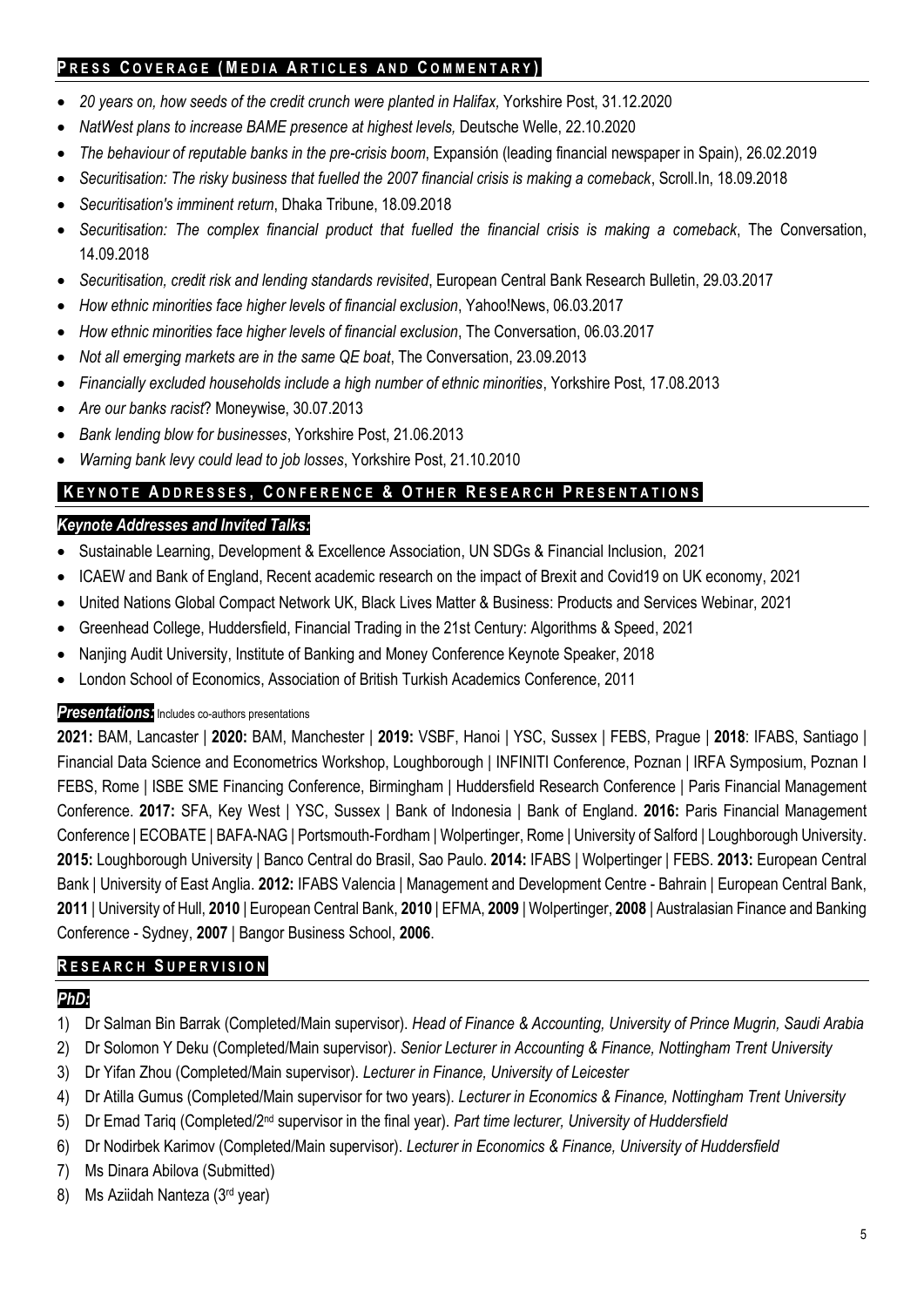- 9) Ms Damaris MacHaria (3rd year)
- 10) Ms Alice Chung (3rd year)
- 11) Ms Kenza Mouti (1<sup>st</sup> year)
- 12) Ms Ngoc sao ly Nguyen (1<sup>st</sup> year)

# *Internal PhD Examiner:*

Loughborough, Huddersfield and Hull – examined eleven candidates

## *Postgraduate and Undergraduate supervision:*

Bangor, Leicester, Aberdeen, Birmingham, Nottingham, Hull, Huddersfield – MA, MSc, MBA and Undergraduate dissertations

# **J O U R N A L R E F E R E E I N G**

Review of Finance | Journal of Money, Credit and Banking | Journal of Banking and Finance | European Financial Management | Journal of Financial Stability | European Journal of Finance | British Accounting Review | International Review of Financial Analysis | Economic Inquiry | European Accounting Review | Journal of International Financial Markets, Instruments and Money | International Journal of Finance and Economics | International Journal of Banking, Accounting and Finance | Service Industries Journal | Journal of Developing Areas | Emerging Markets Finance and Trade | Industrial Marketing Management

# **TEACHING & TUTORING**

# **M O D U L E S T A U G H T**

#### *Undergraduate:*

- **Statistics for Social Sciences** (1st year), Huddersfield
- **Corporate Finance and Derivatives** (3rd year), Loughborough
- **International Finance** (3rd year), Robert Gordon
- **Principles of Finance** (1<sup>st</sup> year), Leicester
- **Current issues in Finance** (3rd year Hong Kong), Hull
- **International Financial Management** (3rd year Singapore), Loughborough
- Money and Banking (2<sup>nd</sup> year), Leicester
- **International Economics** (2nd year), Loughborough
- **Introductory Economics**, (1<sup>st</sup> year FT and 1<sup>st</sup> year PT mature students), Robert Gordon
- **Economics of Sports and Leisure Market** (1st year), Loughborough
- **Quantitative Methods** (2nd year Tutorial teaching), Bangor
- **Independent Study (i.e. Research Methods)** (3rd year Hong Kong), Hull

# *Postgraduate (MSc and MBA):*

- **Modern Banking,** Huddersfield
- **Applied Banking and Financial Modelling**, Huddersfield
- **Investment and Portfolio Management,** Huddersfield
- **Research Analysis and Research Design**, Huddersfield
- **Corporate Finance** (MBA), Hull
- **International Financial Management,** Loughborough, Bangor, Robert Gordon (Kazakhstan)
- **Corporate Performance Analysis**, Hull
- **Financial Trading**, Loughborough
- **International Banking**, Hull
- **Research Methods**, Hull
- **Principles of Banking** (Tutorial teaching), Leicester
- **Accounting and Finance for Managers** (MBA Singapore, Hong Kong and Bahrain), Hull
- **Financial Management**, Loughborough